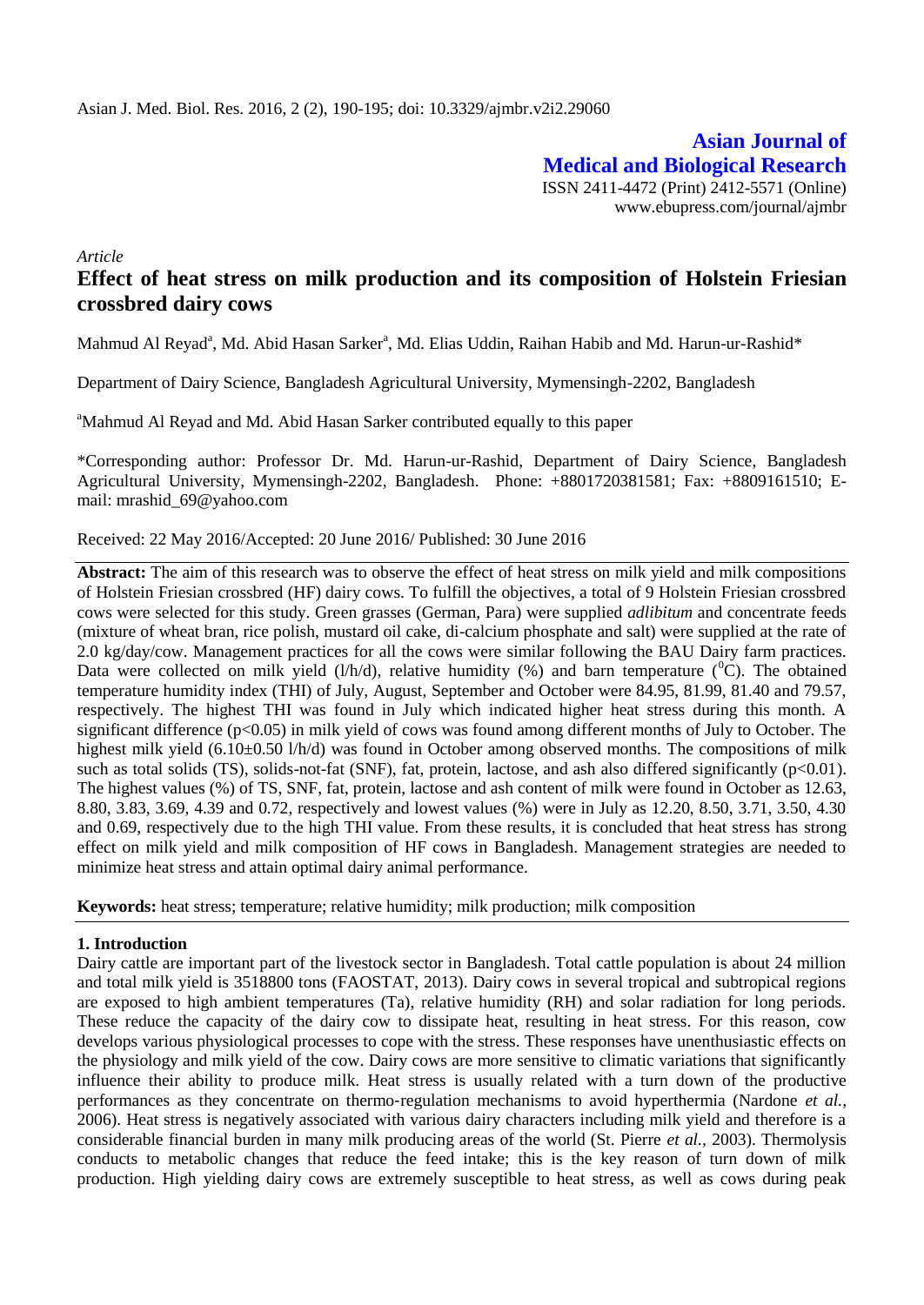production. When the environmental temperature is above the body temperature, the cows countenance the risk of heat stress and milk production can be decreased by as much as 50% (Ben Salem and Bouraoui, 2009). The comfortable environmental temperature for dairy cattle ranges between 5 to 25  $\mathrm{^0C}$  which is also known as the thermal comfort zone (McDowell, 1976). The objective of this study was to monitor the trend of daily milk yield as function of ambient temperature and relative humidity during the months of summer season (July-October) at BAU Dairy farm and to analyze the composition of summer milk produced by Holstein Friesian crossbred dairy cows.

## **2. Materials and Methods**

## **2.1. Study place**

The study place was at BAU Dairy Farm under the department of Dairy science, Bangladesh Agricultural University, Mymensingh-2202. This farm was selected purposively for the convenience (communication and research facilities) of the research work.

## **2.2. Selection of dairy cows**

A total of 9 Holstein Friesian crossbred dairy cows were selected for this research. Dairy cows were selected based on the age (4 to 5 years), the stage of lactation (1 to 2 months) and number of lactation (1 to 3). The average live weight of the dairy cows was  $301.77\pm22.12$  kg. Since the experimental dairy cows were rearing with the other dairy cows in the dairy farm, the selected dairy cows were marked by using number for easy identification and taking care separately.

## **2.3. Feeding roughages and concentrates to the dairy cows**

Collected green grasses (German and Para) were supplied to the dairy cows at *adlibitum* twice a day, 2.0 kg/day of concentrate feeds (mixture of wheat bran, rice polish, mustard oil cake, DCP and salt) were supplied to the cows twice a day before milking. Management practices of all the dairy cows were similar.

# **2.4. Milk yield record**

Milking was performed two times in a day as in the morning at 6.00 to 6.30 am and afternoon at 4.00 to 5.00 pm. Milk yields (l/h/d) of cows were recorded daily on record sheet.

# **2.5. Temperature and humidity record**

The ambient temperature  $({}^{0}C)$  and relative humidity (%) were recorded daily by using thermo-hygrometer. The temperature and humidity were recorded for 4 months during July to October, 2015.

# **2.6. Analysis of milk compositions**

Milk compositions (TS, SNF, fat, protein, lactose and ash) were analyzed by using Lactoscan milk analyzer (Milktronic Ltd., 600 Stara Zagora, Bulgaria) in the chemistry and technology Laboratory, Bangladesh Agricultural University.

# **2.7. Temperature humidity index (THI)**

Collected data included average, minimum and maximum monthly temperatures and relative humidity. The THI index was calculated for all four months using the formula developed by Kibler (1964). Formula is as follows: THI =  $1.8 \times Ta - (1-HR) \times (Ta-14.3) + 32$ ,

Where: Ta=Mean ambient temperature in  ${}^{0}C$ ; HR = Mean Relative Humidity on the basis to the unit value. Estimated THI values were used to identify heat stress to examine the monthly variation of THI.

### **2.8.Statistical analysis**

The data were subjected to statistical analysis using one way ANOVA by complete randomized design (CRD) in SPSS-16, Version 2007. Duncan multiple range test (DMRT) was done to determine the degree of significance between the means.

### **3. Results and Discussion**

# **3.1. Average ambient temperature (<sup>0</sup>C), relative humidity (%) and THI index**

The average ambient temperature  $({}^{0}C)$ , relative humidity  $(\%)$  and temperature humidity index are shown in Table 1. The THI of July, August, September and October were 84.95, 81.99, 81.40 and 79.57, respectively. The highest temperature humidity index was found for July indicating higher heat stress on dairy cows during this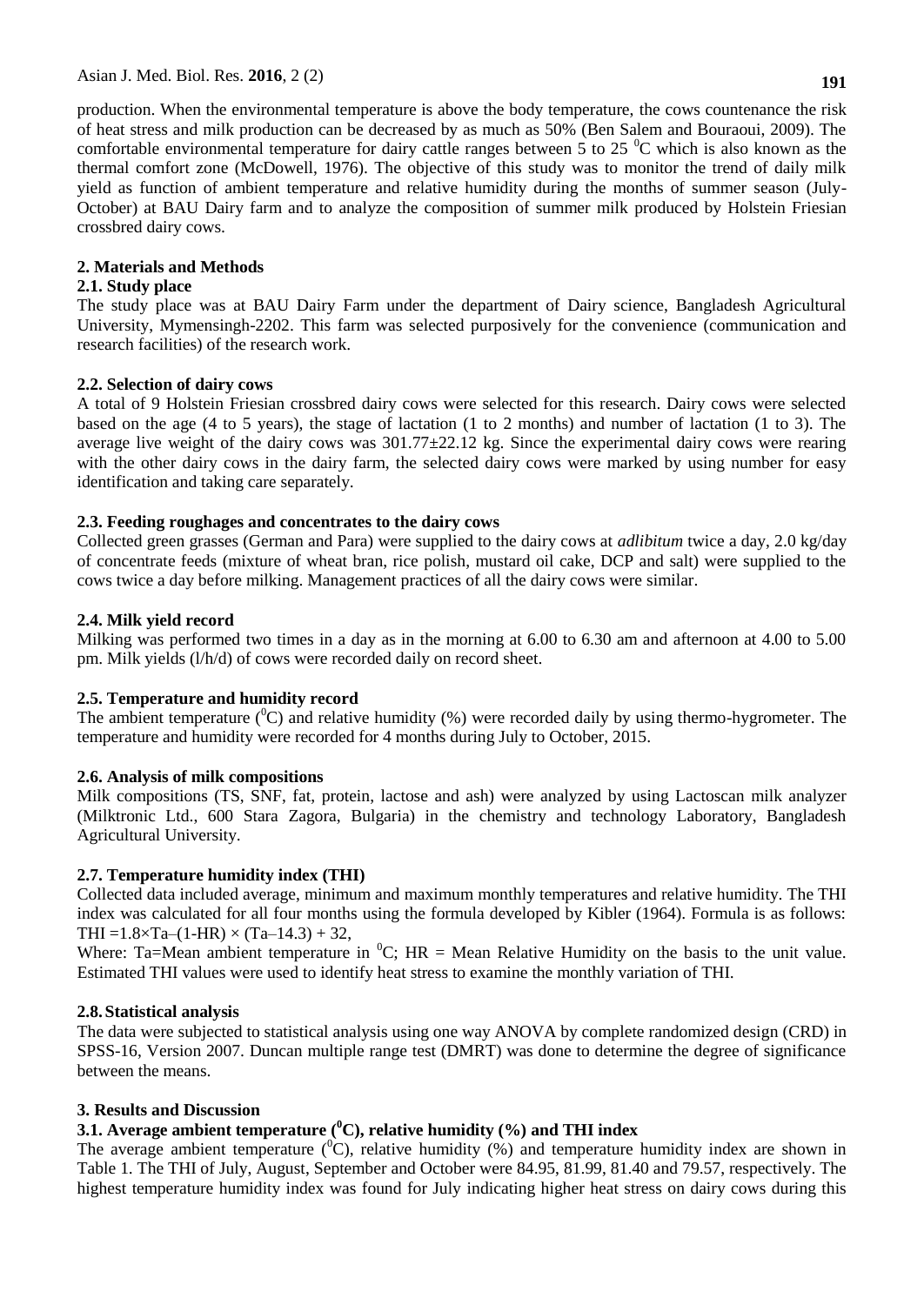month followed by August, September and the lowest in October. Average THI values of observed months ranged between 84.95 and 79.57, suggesting the lack of cold stress, but confirm the presence of heat stress for the four months period going from July to October (THI> 72). These high THI values indicate that most dairy herds are exposed to the negative effects of heat stress. THI for July to October also is shown in Figure 1. In July, the THI starts with 84.95 and finally ends with 79.57 in October. THI increased in accordance with the increased temperature  $({}^{0}C)$  and humidity  $({}^{9}o)$ . The Figure indicated positive heat stress load considering temperature  $({}^{0}C)$  and humidity (%) from July to October. The THI load provides a measure of the amount of heat stress an animal is under (St-Pierre *et al*., 2003). The upper critical THI above which animals suffer from heat stress varies by species and age. This THI threshold has been estimated to be about 70 humidity-adjusted degrees for lactating dairy cows, 72 degrees for growing-finishing hogs, 75 degrees for beef cows, and 78 degrees for broiler chickens (St-Pierre *et al.,* 2003). The findings of this research work were greater than the suggested critical threshold of 72 for Holstein cows (Johnson, 1985). The upper critical temperature for Holsteins Friesian is 25 <sup>o</sup>C (Berman *et al.*, 1985). The findings of this research work support the findings results of Vecera *et al*., 2012. The mean temperature in hot period (H), humidity and THI found in their study were 27.1  $^{\circ}$ C, 54.4 % and 75, respectively.

**Table 1. Ambient temperature (<sup>0</sup>C) and relative humidity (%) during July to October, 2015 at BAU Dairy farm in Mymensingh, Bangladesh.**

| <b>Months</b> | <b>Ambient Temperature</b> $(^0C)$ | Relative humidity $(\% )$ | <b>THI</b> |  |
|---------------|------------------------------------|---------------------------|------------|--|
|               | $Mean \pm SD$                      | $Mean \pm SD$             |            |  |
| July          | $30.69 \pm 0.53$                   | $86 \pm 0.50$             | 84.95      |  |
| August        | $29.09 \pm 1.08$                   | $84 \pm 1.0$              | 81.99      |  |
| September     | $28.90 \pm 1.25$                   | $82{\pm}0.6$              | 81.40      |  |
| October       | $27.86 \pm 0.52$                   | $81 \pm 0.5$              | 79.57      |  |

THI=temperature humidity index

**Table 2. Milk yield (litre) of the experimental HF crossbred dairy cows during July to October, 2015 at BAU Dairy farm in Mymensingh, Bangladesh.**

|           |         | Cow-1 Cow-2 Cow-3 Cow-4 Cow-5 Cow-6 Cow-7 Cow-8 Cow-9 |         |                       |         |            |            |                         |         | Average milk p<br>vield (litre) | value     |  | THI   |
|-----------|---------|-------------------------------------------------------|---------|-----------------------|---------|------------|------------|-------------------------|---------|---------------------------------|-----------|--|-------|
| July      | $4.60+$ | $5.00+$                                               | $5.00+$ | 6.00 $\pm$ 5.40 $\pm$ |         | $5.80 \pm$ | $4.10 \pm$ | $4.70 \pm$              | $5.50+$ | $5.12^{\circ}+$                 | ∗<br>0.01 |  | 84.95 |
|           | 0.20    | 0.10                                                  | 0.20    | 0.09                  | 0.08    | 0.10       | 0.50       | 0.62                    | 0.30    | 0.61                            |           |  |       |
| August    | $4.90+$ | $5.80+$                                               | $5.60+$ | $6.70 + 5.70 +$       |         | $5.60+$    | $4.70 \pm$ | $5.40 \pm 5.80 \pm 5.6$ |         | $5.58^{ab}+$                    |           |  | 81.99 |
|           | 0.31    | 0.25                                                  | 0.10    | 0.12                  | 0.20    | 0.26       | 0.22       | 0.23                    | 0.11    | 0.57                            |           |  |       |
| September | $5.40+$ | $5.90\pm$ 6.00 $\pm$ 6.90 $\pm$ 5.90 $\pm$            |         |                       |         | $5.80 \pm$ | 4.90 $\pm$ | $5.80 \pm 5.80 \pm 5.5$ |         | $5.82^{a}+$                     |           |  | 81.40 |
|           | 0.14    | 0.17                                                  | 0.20    | 0.11                  | 0.21    | 0.21       | 0.13       | 0.10                    | 0.14    | 0.52                            |           |  |       |
| October   | $5.50+$ | $6.30+$                                               | $6.50+$ | $7.00+$               | $6.20+$ | $6.00\pm$  | 5.30 $\pm$ | 5.90 $\pm$              | $6.20+$ | $6.10^{a}+$                     |           |  | 79.57 |
|           | 0.12    | 0.18                                                  | 0.22    | 0.18                  | 0.11    | 0.15       | 0.12       | 0.21                    | 0.13    | 0.50                            |           |  |       |

<sup>a, b, c</sup> Means with different superscript(s) in the same column differ significantly; LS=Level of Significance; \*Significant at 1% level  $(p<0.05)$ 

| Table 3. Milk composition (%) of the experimental HF crossbred dairy cows during July to October, 2015 |  |
|--------------------------------------------------------------------------------------------------------|--|
| at BAU Dairy farm in Mymensingh, Bangladesh.                                                           |  |

| <b>Month</b>          | TS                 | <b>SNF</b>        | Fat               | <b>Protein</b> | Lactose           | Ash               |
|-----------------------|--------------------|-------------------|-------------------|----------------|-------------------|-------------------|
| July                  | 12.20 <sup>d</sup> | $8.50^{\circ}$    | $3.71^{\circ}$    | $3.50^{\rm d}$ | 4.30 <sup>d</sup> | 0.69 <sup>c</sup> |
| August                | 12.39 <sup>c</sup> | $8.67^{\rm b}$    | $3.75^{\circ}$    | $3.60^{\circ}$ | 4.34 <sup>c</sup> | $0.70^{\circ}$    |
| September             | $12.51^b$          | $8.68^{b}$        | 3.80 <sup>b</sup> | $3.65^{\rm b}$ | $4.35^{b}$        | $0.71^{\rm b}$    |
| October               | $12.63^{\circ}$    | 8.80 <sup>a</sup> | 3.83 <sup>a</sup> | $3.69^{\rm a}$ | $4.39^{a}$        | $0.72^{\rm a}$    |
| p value               | 0.00               | 0.00              | 0.00              | 0.00           | 0.00              | 0.001             |
| Level of significance | **                 | $**$              | $***$             | $**$           | **                | **                |

a, b, c, d Means with different superscript(s) in the same column differ significantly; \*\*Significant at 1% level  $(p<0.01)$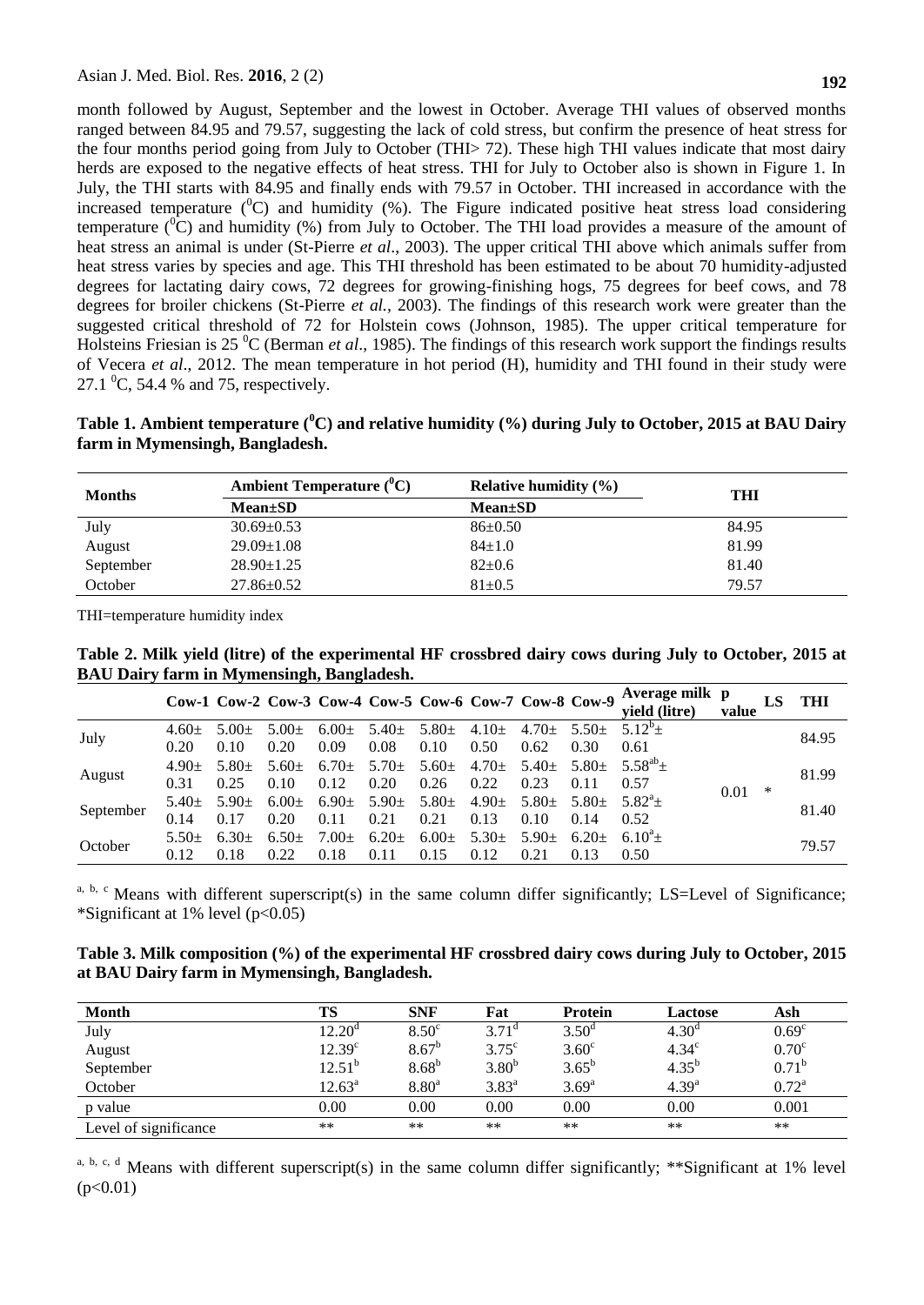

**Figure 1. Temperature humidity index during July to October, 2015 at BAU Dairy farm in Mymensingh, Bangladesh.**



**Figure 2. Relationship between temperature humidity index and milk yield during July to October, 2015 at BAU Dairy farm in Mymensingh, Bangladesh.**

#### **3.2. Milk production**

The average milk yields of cows were  $5.12 \pm 0.61$ ,  $5.58 \pm 0.57$ ,  $5.82 \pm 0.52$  and  $6.10 \pm 0.50$  for July, August, September and October, respectively which are presented in Table 2. Milk yield of cows differed significantly ( $p$ <0.05) among the different months. The average highest milk yield (6.10±0.05 l/h/d) was found in October and lowest (5.12±0.61 l/h/d) was in July. It clearly indicates a negative relationship between milk production and THI. Indeed, the increased THI exposed heat stress which in turn reduced milk yield. From July to October THI decreased from 84.95 to 79.57 where the milk production increased from 5.12±0.61 l/h/d to 6.10±0.05 l/h/d. Milk yield of September and October was statistically (p>0.05) similar as the THI of those two months was near to similar. Bouraoui *et al*. (2002) found that daily THI was negatively correlated to milk yield, with the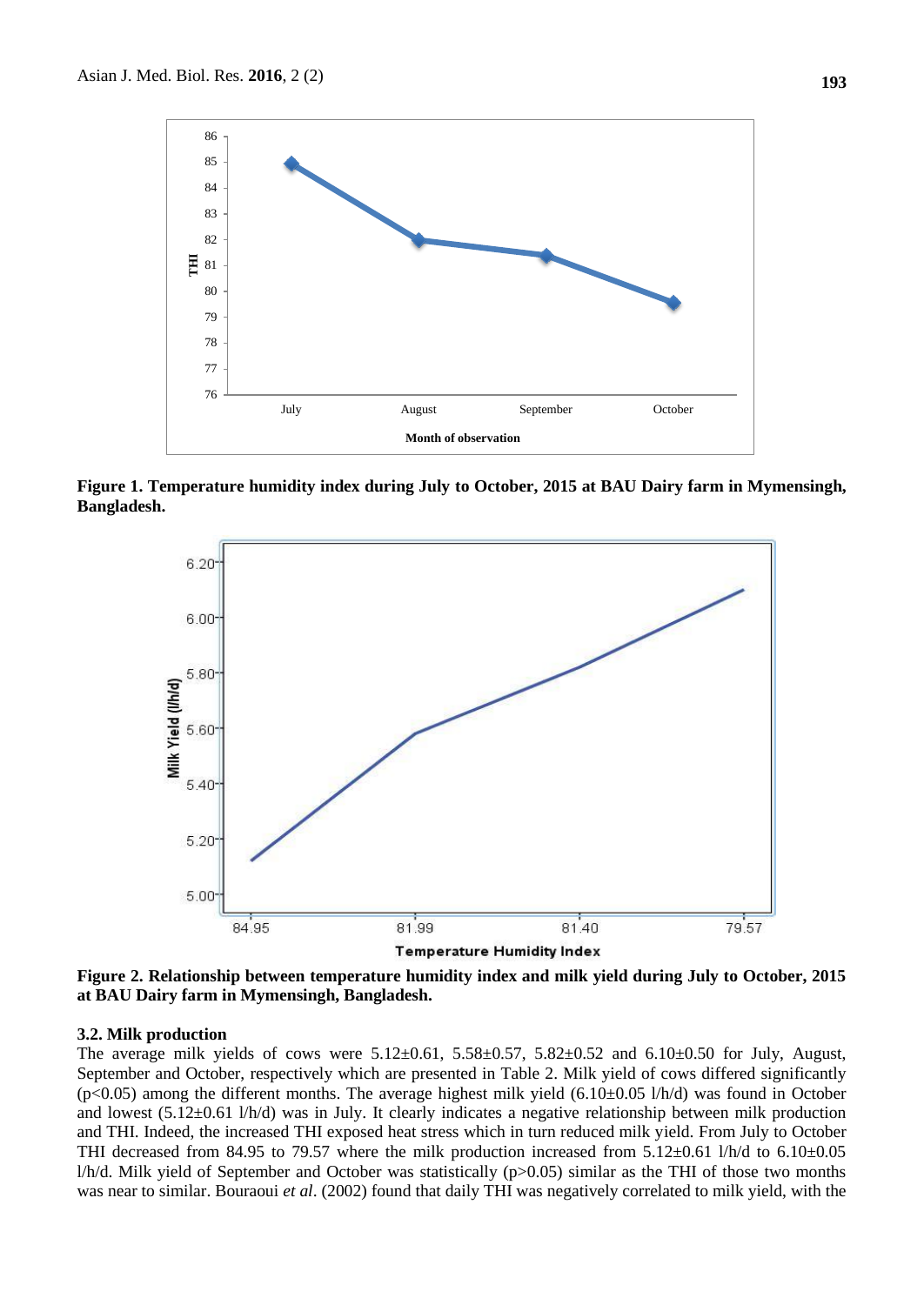increased THI value from 68 to 78, milk production decreased by 21% and DMI by 9.6%. Milk yield decreased by 0.41 kg per cow per day for each point increase in the THI values above 69. Ambient temperature and humidity join to decrease dry matter intake (DMI) in dairy cows as a physiological means of regulating internal body temperature. This is accomplished by decreasing rumen fermentation and the metabolic rate (Moody EG, 1971). A reduction in DMI decreases the nutrients accessible for milk synthesis. Milk production turn down and many lactation parameters are affected (Bauman *et al.*, 1980 and Smith *et al*., 1982). Dairy cows instinctively reduce feed intake throughout the period of heat stress, and this reduction could boost up as weather becomes hotter. Typically, early lactating and high producing cows are more directly and severely affected than late lactating or low producing cows. The reduction in nutrient intake has been identified as a major cause of reducing milk synthesis because it has been associated to a negative energy balance state (Wheelock *et al*., 2010). Nevertheless, so as to know the exact contribution of decline feed intake to the overall reduced milk yield during heat stress, Rhoads *et al*. (2009) used a group of thermo-neutral pair-fed dairy cows to abolish the confounding effects of nutrient intake. The cows were in mid-lactation and were either subjected to a THI of 80 units for 16 h/d (cyclically heat-stressed) during 9 d or kept under a THI of 64 units during 24 h/d (constant thermo neutral conditions). In figure 2, a clear relationship was found between milk yield and THI. Milk yield increased from July to October in accordance with the decreased THI. The lowest milk yield (5.12±0.61 l/h/d) was found against the highest THI (84.95) and the highest milk yield (6.10±0.05 l/h/d) was found against the lowest THI (79.57). From the study it is clear that milk yield decreased with increased heat stress and viceversa.

#### **3.3. Composition**

Compositions of milk (TS, SNF, fat, protein, lactose, and ash) differed significantly (p<0.01) among four different months of July to October, are shown in Table 3. TS, SN, fat, protein, lactose and ash content of milk were observed with higher value in October as 12.63, 8.80, 3.83, 3.69, 4.39 and 0.72 %, respectively. In contrary, the lower TS, SNF, fat, protein, lactose and ash content of milk were observed in July as 12.20, 8.50, 3.71, 3.50, 4.30 and 0.69 %, respectively. SNF content of milk from August and September was found to be statistically similar. Heat stress in environments has been connected with reducing in milk constituents. Milk constituents were increased in accordance with the decreased THI. Knapp and Grummer (1991) reported a decreased milk composition with increased maximum daily temperature. Bouraoui *et al.* (2002) found that milk fat and milk protein were lower for the summer season. Ozrenk and Inci (2008) reported that milk fat, protein and total solids percentages in cow milk were highest during the winter and the lowest during the summer.

#### **4. Conclusions**

From the findings of this experiment, it is concluded that milk yield and milk composition of Holstein Friesian crossbred cows are influenced by heat stress during the summer period of July to October. Management strategies could be helpful to minimize heat stress through water sprinkle or other means to attain optimal performance of dairy cows**.**

#### **Acknowledgements**

The authors would like to thank the National Science and Technology Project-2015, Ministry of Science and Technology, The Government of the People's Republic of Bangladesh for providing financial support to conduct this research. The authors are grateful to the staffs of BAU dairy farm for their cooperation.

#### **Conflict of interest**

None to declare.

#### **References**

- Bauman DE and WB Currie, 1980. Partitioning of nutrients during pregnancy and lactation: A review of mechanisms involving homeostasis and homeorhesis. J. Dairy Sci., 63: 1514-1529.
- Ben Salem M and R Bouraoui, 2009. Heat Stress in Tunisia: Effects on dairy cows and potential means of alleviating it. S. Afr. J. Anim. Sci., 39: 256-259.
- Berman A, YM Folman, M Kaim, Z Mamen, D Herz, A Wolfenson and Y Graber, 1985. Upper critical temperatures and forced ventilation effects for high-yielding dairy cows in a tropical climate. J. Dairy Sci., 68: 488–495.
- Bouraoui R, M Lahmar, A Majdoub, M Djemali and R Belyea, 2002. The relationship of temperaturehumidity index with milk production of dairy cows in a Mediterranean climate. Anim. Res., 51: 479-491.